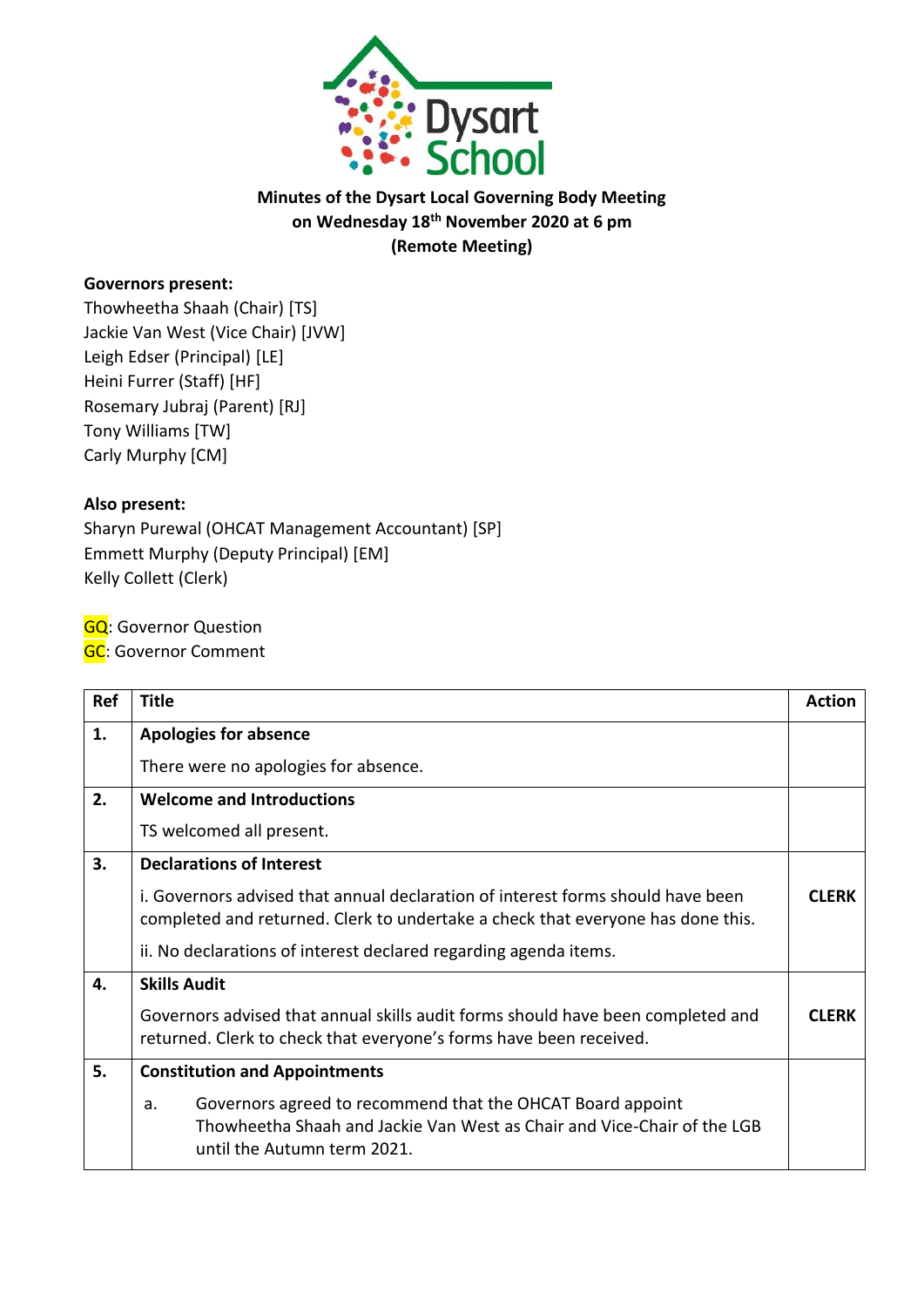|    | Governors noted there remains a vacancy for a Parent governor. The school<br>b.<br>will advertise the vacancy in January 2021.                                                                                                                                                                                                                                                                                                                                                                                                    |              |
|----|-----------------------------------------------------------------------------------------------------------------------------------------------------------------------------------------------------------------------------------------------------------------------------------------------------------------------------------------------------------------------------------------------------------------------------------------------------------------------------------------------------------------------------------|--------------|
| 6. | <b>Minutes of Last Meeting</b>                                                                                                                                                                                                                                                                                                                                                                                                                                                                                                    |              |
|    | The minutes held on 13 <sup>th</sup> November were agreed and would be signed by the chair<br>at a later date.                                                                                                                                                                                                                                                                                                                                                                                                                    |              |
| 7. | Matters Not Covered Elsewhere on the Agenda                                                                                                                                                                                                                                                                                                                                                                                                                                                                                       |              |
|    | i. Governors confirmed receipt of the SDP. To be discussed in agenda item 8.                                                                                                                                                                                                                                                                                                                                                                                                                                                      |              |
|    | ii. Admissions procedure deferred to next meeting.                                                                                                                                                                                                                                                                                                                                                                                                                                                                                | LE.          |
|    | iii. Mental Health Awards handouts to come to next meeting.                                                                                                                                                                                                                                                                                                                                                                                                                                                                       | <b>LE</b>    |
|    | iv. Governors confirmed receipt of SLA documents. Governors sought further clarity<br>on which SLAs Dysart subscribes to. SP confirmed theses are-                                                                                                                                                                                                                                                                                                                                                                                |              |
|    | Purchase Ledger<br>Sales Ledger<br>IT<br>Clerking<br>E-Learning via digital school<br>$\bullet$                                                                                                                                                                                                                                                                                                                                                                                                                                   |              |
|    | GQ: What about the safeguarding SLA? JVW confirmed that this was part of the core<br>offer at this time. The core provision is not just around JVW providing training.<br>There are mandatory components of the Safeguarding SLA. These include audits of<br>the safeguarding and wellbeing offer, which was developed with all the schools.<br>There is a forum, there is a conference. There is also termly supervision. All the<br>governors are to receive a copy of the school's latest safeguarding and wellbeing<br>offer. | <b>LE</b>    |
|    | GQ: Are there any other SLAs the school would consider subscribing to? LE replied<br>not at the moment.                                                                                                                                                                                                                                                                                                                                                                                                                           |              |
|    | GC: The governors would like to see targets and measurements against the SLA's<br>and to see how OHCAT are measuring this. SP advised governors that Brenda Scott<br>is now working as a lead on the SLAs with all the schools. In future the SLAs will be<br>reviewed and benchmarked.                                                                                                                                                                                                                                           |              |
|    | v. Ideas regarding how the Board of Trustees and LGB can work together better.                                                                                                                                                                                                                                                                                                                                                                                                                                                    |              |
|    | GC: A key issue is communication between us and the Board. Also, how we are<br>engaged when it comes to the policies. I would like to see the policies coming to us<br>on a regular basis as and when they are reviewed. The clerk undertook to raise this<br>with the Governance Manager.                                                                                                                                                                                                                                        | <b>CLERK</b> |
|    | GC: The Board feel very distant, an informal coffee morning would be good, just to<br>meet the Trustees, even if only virtually. The clerk to feed back.                                                                                                                                                                                                                                                                                                                                                                          | <b>CLERK</b> |
|    | vi. SP confirmed that the correct Apprenticeship levy rate had been applied.                                                                                                                                                                                                                                                                                                                                                                                                                                                      |              |
|    | vii. SP confirmed the rationale behind the reserves policy. SP explained that OHCAT<br>do not operate with reserves. OHCAT are a service. If for example, there is an issue<br>raised about the quality of service provided through an SLA, it is then difficult to pay                                                                                                                                                                                                                                                           |              |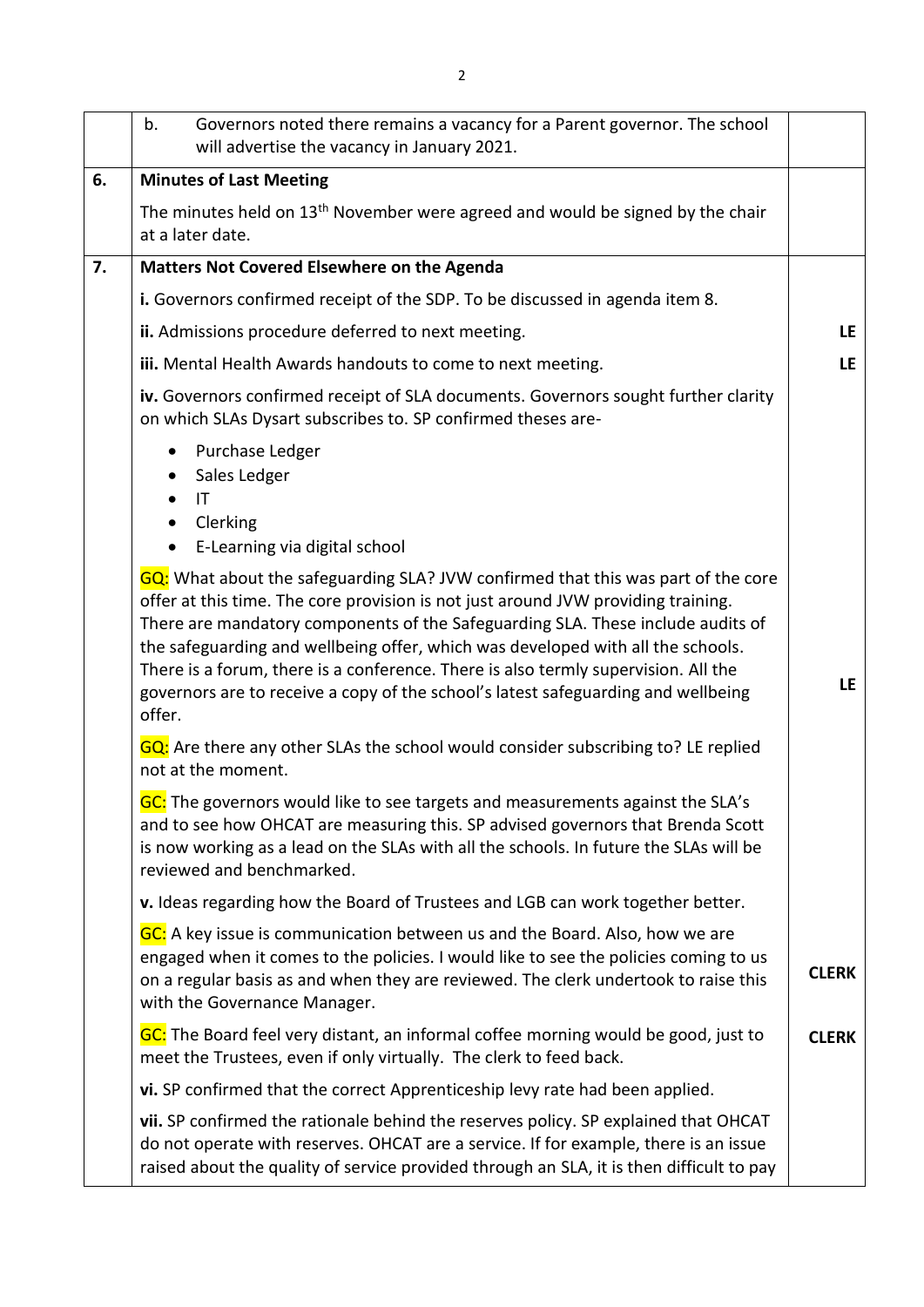that back as a credit to the school, without it being a negative cost to the Trust. Another example is if there is some additional work that is carried out on behalf of the school, maybe involving buying extra IT equipment, previously there were no reserves for the Trust to lean back on to cover those additional requests. The Executive Leadership Team decided each school would be charged one day of expense as a contribution to OHCAT, which means the Trust are in a strong position to deal with any circumstances that may arise. So, if the school encounter a situation not budgeted for, the Trust is able to give support where needed. GQ: Are all schools required to meet the 45-60 day target? SP confirmed that this is the case. GQ: If the reserves build up, can we claw back some of it for projects? SP confirmed that this does happen. For example, the Art Therapy project funding was taken from the reserves. There is always the ability to go back and draw on the reserves. GC: It is a lot of money to have in reserves. SP commented that last year, schools made some savings due to the impact of Covid-19. This year will be different as costs are increasing. For example, more supply costs due to teachers having to isolate. LE advised that this year there is potential for costs spiralling. The school for the first time is also experiencing pupils leaving. This is due to Covid-19, some families are now needing to move to be nearer to family and friends elsewhere in the country. Reduced pupils equal reduced funding. We cannot be certain that we will be able to fill those spaces. **8. Principal's Report** Governors received the Principal's report ahead of the meeting and the following matters were discussed. GQ: Do we have a full staff quota or are there staff members that are off? LE confirmed that there are two staff members shielding due to restrictions and one currently on a phased return. LE made the governors aware that Covid-19 will affect the staffing situation if more staff need to isolate. The school is currently employing five floating agency staff on a full-time basis, to cover any staff absence or sickness. The school have had 15 positive Covid-19 cases, but they were all contained and did not spread beyond six classes. LE explained that 'Crisis Intervention' were called and that they were very helpful. It was confirmed that it was not a big outbreak within the school. It had come in from outside the school. LE advised that mask wearing is encouraged in the communal areas. This was not the school's preference to do so, but at present this is the requirement. Once updated restrictions are received this will be revised. GQ: Do the children understand about Covid-19? LE replied that most do not understand. The school have done their best to share information with them. There are a few children that do understand and are very scared of Covid-19. All children struggle with lockdown and our children find the restrictions harder to understand. It does have an emotional impact on them and their families. LE also confirmed that the use of disinfectant balls was successful in the soft playroom, with a spray version in use in the swimming pool changing rooms.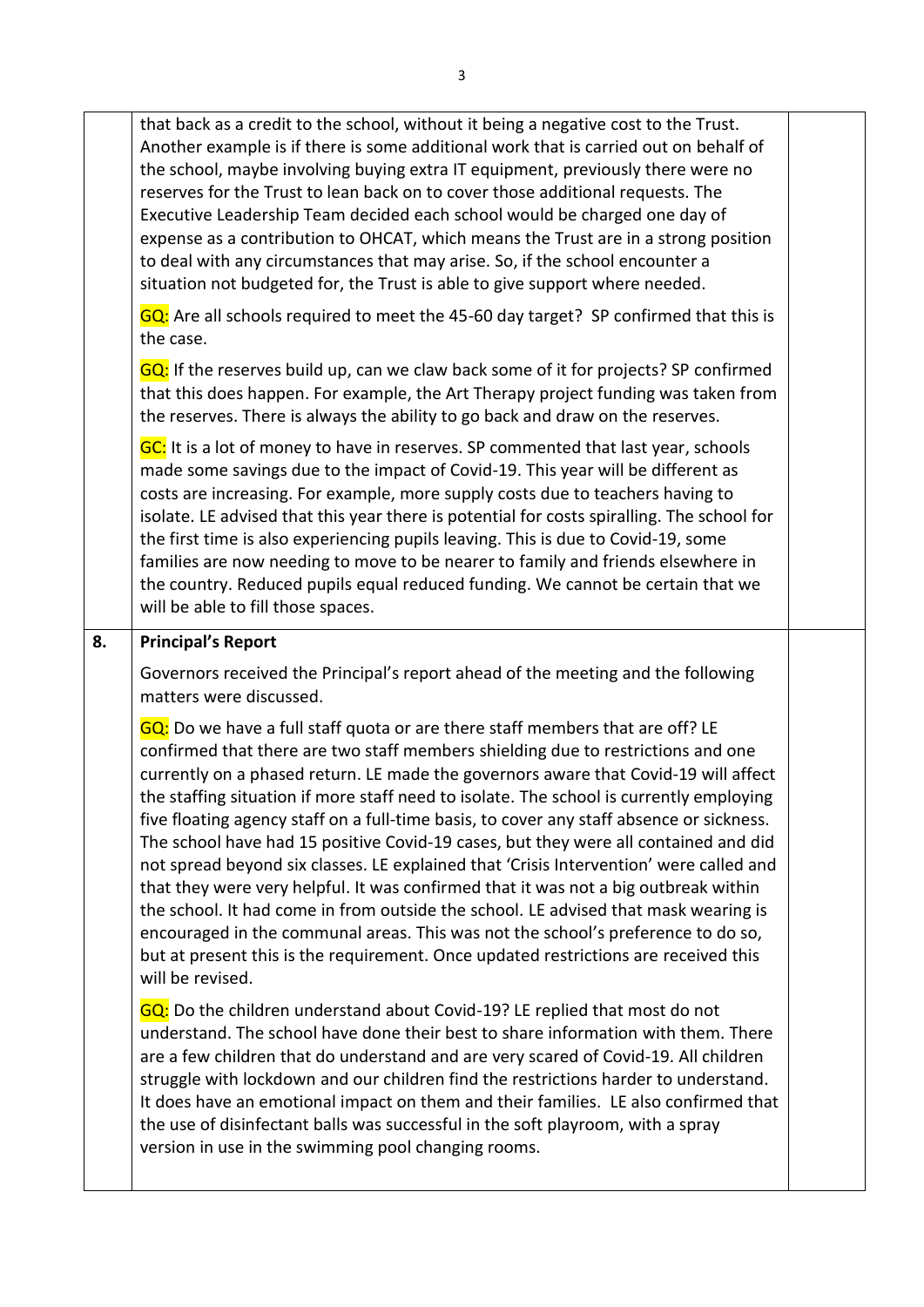#### **SIP**

Governors asked for clarity around the colour coding. EM explained that the criteria for good and outstanding are included as when the school is judged by Ofsted, they will look at both sets of criteria, not just the criteria for outstanding. You cannot be outstanding unless you are consistently meeting good. It is showing the consistency of good and then the higher expectation of outstanding.

## **Draft Vision Statement**

LE stated that it was helpful having governors contributing to reviewing the Vision statement. Everyone felt there was one value missing, and they were all able to come up with 'Engaging'. LE explained that their aim was to come up with an easier/more accessible Vision statement.

GQ: Have staff and students been consulted? LE explained that this would be done between now and Christmas. Consultations will be held within class bubbles and student council. It will then be brought to the next LGB for a full approval.

**LE**

**GC:** It looks really good. Thank you.

LE thanked TW and RJ for their help and input in the Vision statement.

GC: It was a great and stimulating meeting. Values are so important as these are promoted across the school. Once it is signed off, we can input into discussions around how to best communicate it across the website.

## **SDP**

LE advised governors that the SDP is just in draft form at the moment and gave a brief outlined of how it will be presented, in a pyramid, with a three-year outcome at the top, driven from the vision statement, with the steps in the blocks leading up to that.

GC: I really like that you have given an example of where you want to be, but what it does not show is how you are going to get there. I do think you need a document behind it as bullet points, that show the steps you are going to take and the resources you will need to meet your objectives/outcomes. We need to make sure that this document drives the budget rather than the other way round.

GC: What most organisations have is the vision, strategic outcomes, measurements, and a programme that underpins that.

LE: Yes, we can add that, with a page showing how we are going to achieve our objectives.

GC: It should also show who will lead on the different areas, so that they can be held to account.

# **Dashboard**

GQ: On the staff typicality section is a '1' good?

LE: Yes, that is classed as 'outstanding'.

GC: The fact that you had such a good attendance despite lockdown, show the trust and faith that parents have in the school to keep their children safe.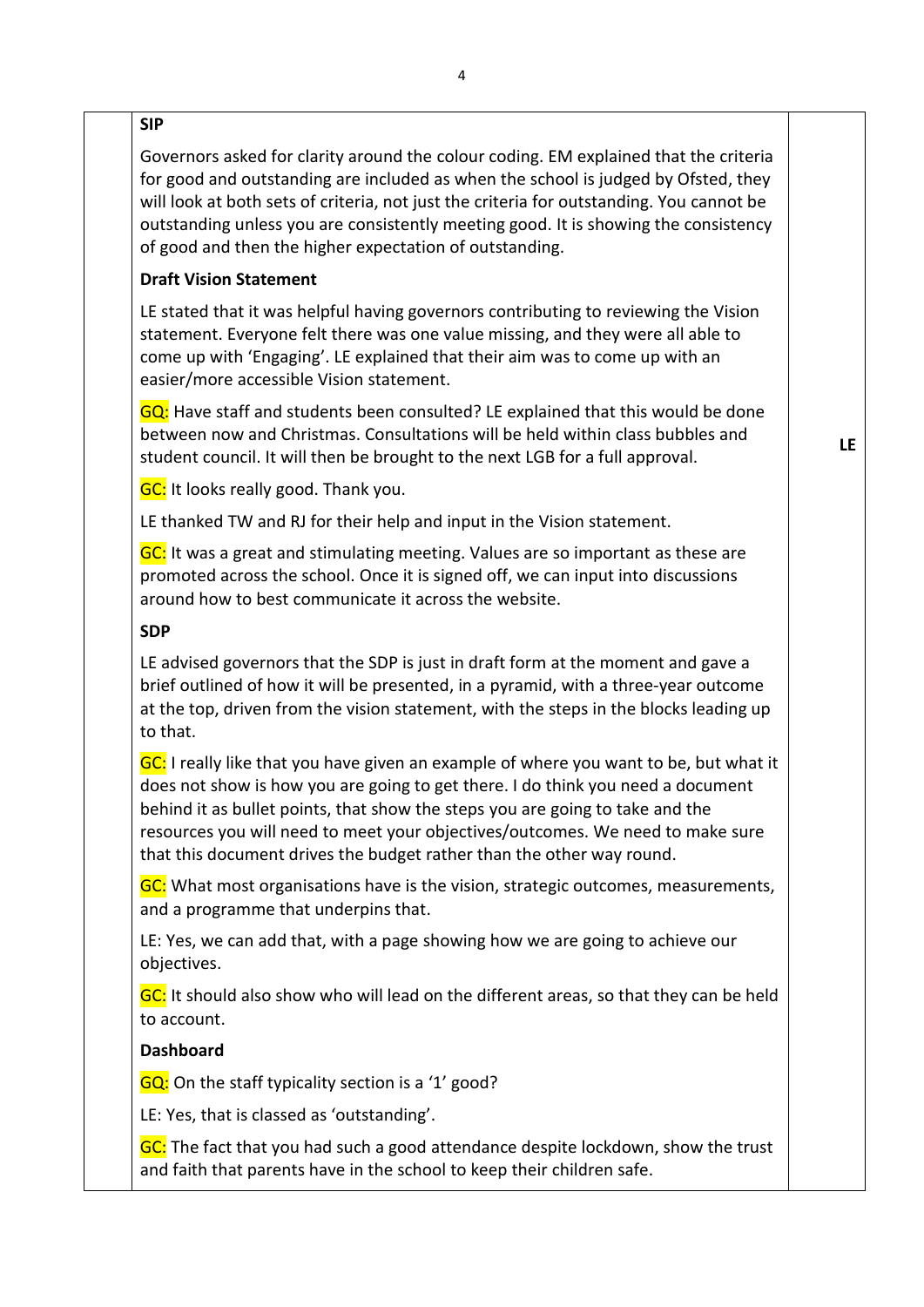|     | LE: I would agree with that. Some families did not find it easy to send their child, and<br>there was a lot of reassurance work that needed to be done around the processes<br>we had in place to support the children to be a safe as possible.                                                                                                                                                                                                                                                                                                                                                                                                                                                                                                                                                                                                                                                                                                                                      |           |
|-----|---------------------------------------------------------------------------------------------------------------------------------------------------------------------------------------------------------------------------------------------------------------------------------------------------------------------------------------------------------------------------------------------------------------------------------------------------------------------------------------------------------------------------------------------------------------------------------------------------------------------------------------------------------------------------------------------------------------------------------------------------------------------------------------------------------------------------------------------------------------------------------------------------------------------------------------------------------------------------------------|-----------|
|     | EM: Where families had particular needs that the right support was out in place in a<br>timely manner. The systems we have in place are really robust and thorough.                                                                                                                                                                                                                                                                                                                                                                                                                                                                                                                                                                                                                                                                                                                                                                                                                   |           |
| 9.  | <b>Finance and Funding</b>                                                                                                                                                                                                                                                                                                                                                                                                                                                                                                                                                                                                                                                                                                                                                                                                                                                                                                                                                            |           |
|     | End of Year Position 2019-20                                                                                                                                                                                                                                                                                                                                                                                                                                                                                                                                                                                                                                                                                                                                                                                                                                                                                                                                                          |           |
|     | SP explained that the school finished the academic year with a surplus of £85k and<br>the reserves rose from £656k to £723k, equating to 66 days in reserves. Recruitment<br>to fill vacant posts was put on hold during Lockdown, so savings were made.<br>However, any agency staff that were in long term posts meant the school were<br>obligated to pay the agencies as a requirement. All contracts in place still had to be<br>honoured. Funding for students will still be received from the Local Authority in<br>terms of top up funding.                                                                                                                                                                                                                                                                                                                                                                                                                                   |           |
|     | <b>September 2020 Management Accounts</b>                                                                                                                                                                                                                                                                                                                                                                                                                                                                                                                                                                                                                                                                                                                                                                                                                                                                                                                                             |           |
|     | SP reported that the approved budget was based on 135 students. In September<br>there was actually 136 students. The extra student has not been included in this<br>forecast at this stage. This will be addressed for next time. Salary costs equated to<br>57% of expenditure and the teachers' pay increases will be effective from<br>November, backdated to September. The income is a little bit higher as all the<br>agency costs were not in at the time that the accounts were closed. This means next<br>month a different picture will be seen. As of September 2020, the estimated year-<br>end position was a surplus of £31k. (£21k of that was salary costs) As we go forward<br>we would like to present the accounts showing exactly what is Covid-19/pandemic<br>related. The budget that was set last year for this year is currently at £5k surplus.<br>The general reserves are projected to finish up at around £780k, which equates to<br>64 days in reserves. |           |
|     | The incremental teachers' pension contribution (funded from reserves) was last<br>year increased from 16.4% to 23.5%. The EFSA and Local Authorities supported the<br>increase to schools. This year there is no guidance as of yet if we will be supported<br>with this. To help the schools deliver a balanced budget, the school will be able to<br>take 50% of that increase in pension from the reserves, so £36k has been taken<br>from reserves, to safeguard the school from having to make cuts in key areas.                                                                                                                                                                                                                                                                                                                                                                                                                                                                |           |
|     | GQ: What is an intercompany on the balance sheet?                                                                                                                                                                                                                                                                                                                                                                                                                                                                                                                                                                                                                                                                                                                                                                                                                                                                                                                                     |           |
|     | SP explained this is any costs that are incurred between the academies.                                                                                                                                                                                                                                                                                                                                                                                                                                                                                                                                                                                                                                                                                                                                                                                                                                                                                                               |           |
|     | LE wanted to make governors aware that from next term finance advisors will no<br>longer be attending the LGB meetings unless it is required. Instead they will attend<br>the meeting with the Finance portfolio governor and Principal instead. Governors<br>noted this and asked that a narrative be provide as part of the management<br>accounts, to be read alongside the figures and SP undertook to do so.                                                                                                                                                                                                                                                                                                                                                                                                                                                                                                                                                                     | <b>SP</b> |
| 10. | <b>Governor Visits</b>                                                                                                                                                                                                                                                                                                                                                                                                                                                                                                                                                                                                                                                                                                                                                                                                                                                                                                                                                                |           |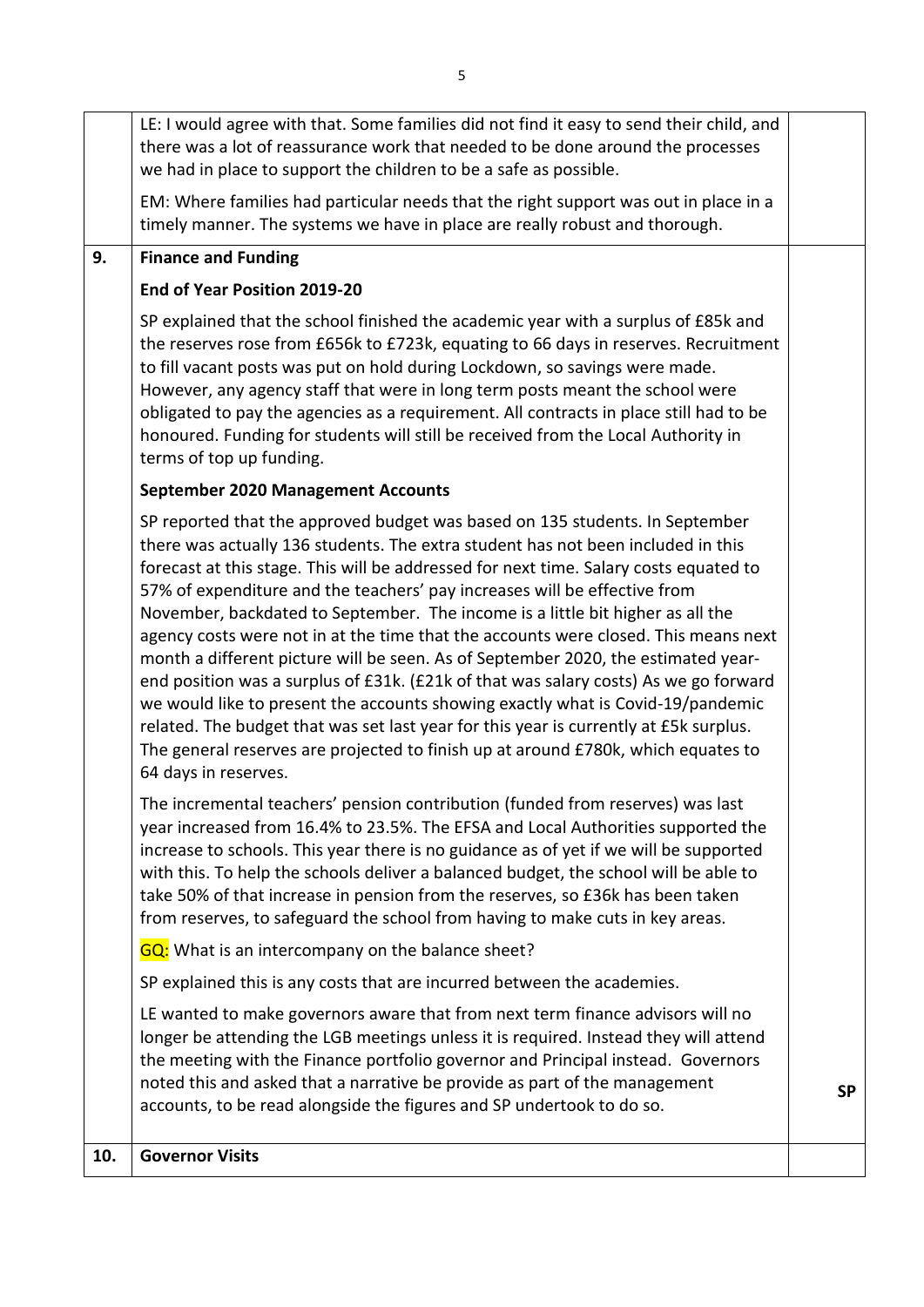|     | TS visited the school in October and described that there was a real sense of calm                                                                                                                                                                                                                                                                                                                                                                                                                                                                                                                                                                                                                                                                                                                  |           |
|-----|-----------------------------------------------------------------------------------------------------------------------------------------------------------------------------------------------------------------------------------------------------------------------------------------------------------------------------------------------------------------------------------------------------------------------------------------------------------------------------------------------------------------------------------------------------------------------------------------------------------------------------------------------------------------------------------------------------------------------------------------------------------------------------------------------------|-----------|
|     | she felt when looking around the school. TS felt it was a model of excellence and<br>wanted the staff to know and congratulate them.                                                                                                                                                                                                                                                                                                                                                                                                                                                                                                                                                                                                                                                                |           |
|     | TW visited the school in July 2020.                                                                                                                                                                                                                                                                                                                                                                                                                                                                                                                                                                                                                                                                                                                                                                 |           |
|     | LE explained governors are all welcome to visit after school, and once restrictions<br>are lifted, all will be welcome during the school day.                                                                                                                                                                                                                                                                                                                                                                                                                                                                                                                                                                                                                                                       |           |
| 11. | <b>Portfolio Governor Reports</b>                                                                                                                                                                                                                                                                                                                                                                                                                                                                                                                                                                                                                                                                                                                                                                   |           |
|     | Governors received the following reports ahead of the meeting-                                                                                                                                                                                                                                                                                                                                                                                                                                                                                                                                                                                                                                                                                                                                      |           |
|     | <b>HR and Organisational Development</b>                                                                                                                                                                                                                                                                                                                                                                                                                                                                                                                                                                                                                                                                                                                                                            |           |
|     | CM conducted a remote visit on $17th$ November 2020 regarding the school's<br>recovery curriculum and how the students are settling back into school routines.<br>Governors will receive this report once completed. The conversation identified that<br>around 10% of students were finding it a bit trickier. Particularly those in the Post 14<br>student group. They would normally be doing a lot of community visits, but due to<br>lockdown, this is not feasible at this time. However, Dysart with their forward<br>thinking, have linked with their local volunteering system within the community,<br>and the students are looking at supporting elderly people who are unable to do<br>their shopping in the present situation. The children are reacting really well to doing<br>this. | <b>CM</b> |
| 12. | <b>Governor Training and Development</b>                                                                                                                                                                                                                                                                                                                                                                                                                                                                                                                                                                                                                                                                                                                                                            |           |
|     | None undertaken.                                                                                                                                                                                                                                                                                                                                                                                                                                                                                                                                                                                                                                                                                                                                                                                    |           |
|     |                                                                                                                                                                                                                                                                                                                                                                                                                                                                                                                                                                                                                                                                                                                                                                                                     |           |
| 13. | <b>Pay Committee Recommendations</b>                                                                                                                                                                                                                                                                                                                                                                                                                                                                                                                                                                                                                                                                                                                                                                |           |
|     | TS confirmed that the Pay Committee met this term and carefully scrutinised the<br>recommendations put forward by the Principal with regard to teachers' pay for the<br>academic year 2020-21.                                                                                                                                                                                                                                                                                                                                                                                                                                                                                                                                                                                                      |           |
| 14. | <b>Policies and Procedures</b>                                                                                                                                                                                                                                                                                                                                                                                                                                                                                                                                                                                                                                                                                                                                                                      |           |
|     | Governors noted the OHC&AT policies and procedures that had been approved by<br>the Board.                                                                                                                                                                                                                                                                                                                                                                                                                                                                                                                                                                                                                                                                                                          |           |
| 15. | Keeping Children Safe in Education September 2020                                                                                                                                                                                                                                                                                                                                                                                                                                                                                                                                                                                                                                                                                                                                                   |           |
|     | Governors noted that 'Keeping Children Safe in Education has been updated with<br>effect from September 2020 and that the latest version can be found on<br>GovernorHub.                                                                                                                                                                                                                                                                                                                                                                                                                                                                                                                                                                                                                            |           |
| 16. | <b>Governance Handbook October 2020</b>                                                                                                                                                                                                                                                                                                                                                                                                                                                                                                                                                                                                                                                                                                                                                             |           |
|     | Governors noted that the Governance Handbook has been updated with effect from<br>October 2020 and can be found on GovernorHub.                                                                                                                                                                                                                                                                                                                                                                                                                                                                                                                                                                                                                                                                     |           |
| 17. | <b>Any Other Business</b>                                                                                                                                                                                                                                                                                                                                                                                                                                                                                                                                                                                                                                                                                                                                                                           |           |
|     | None                                                                                                                                                                                                                                                                                                                                                                                                                                                                                                                                                                                                                                                                                                                                                                                                |           |